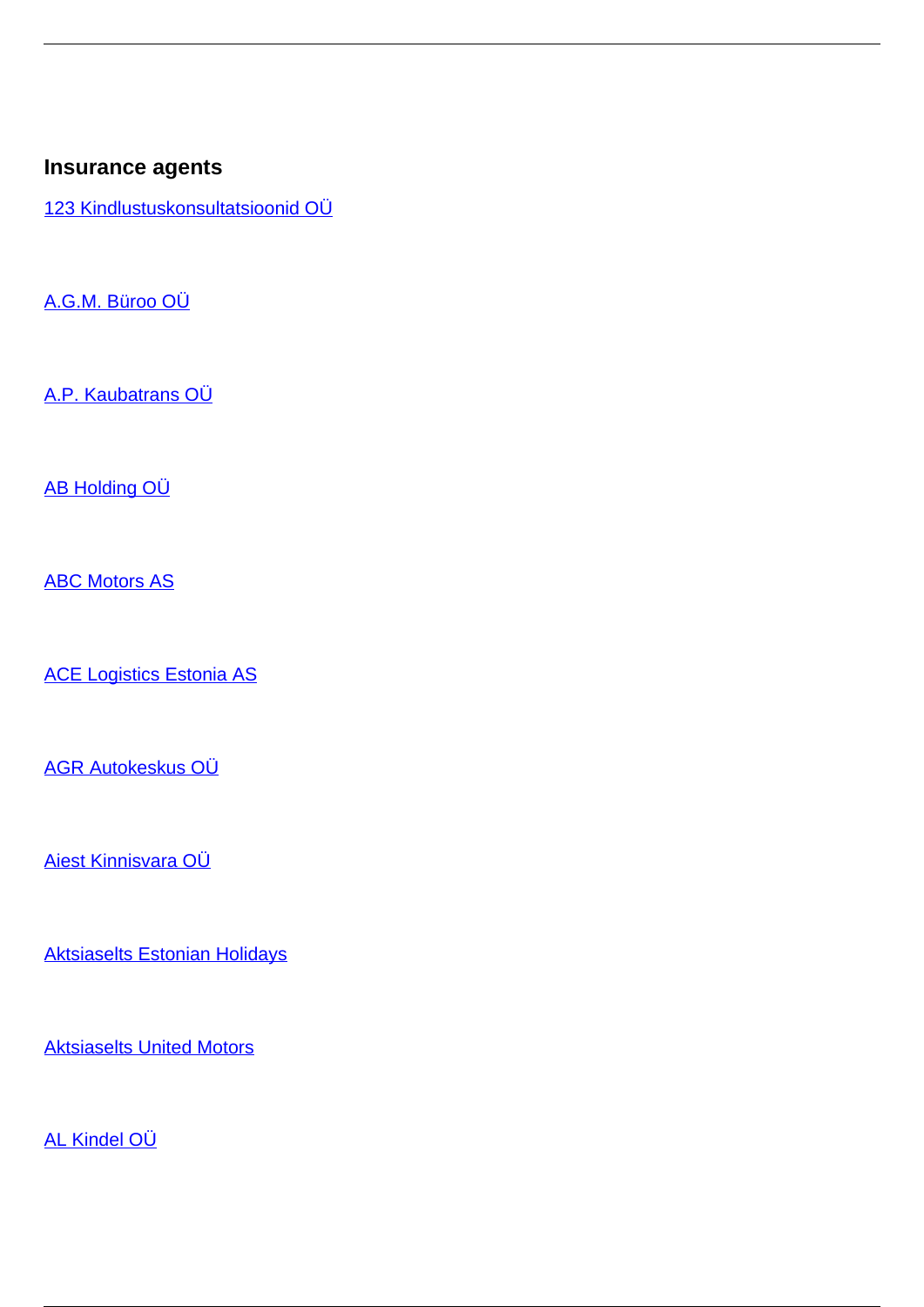[ALD Automotive Eesti AS](/en/node/37974)

[Alpiexpress OÜ](/en/node/38136)

[Alvo OÜ](/en/node/38127)

[Amserv Auto AS](/en/node/37833)

[Amserv Grupi AS](/en/node/38088)

[ANASTASSIA POTAPOVA OÜ](/en/node/37981)

[Andrus Liht](/en/node/37804)

[Anna Keba](/en/node/37953)

[Annika Põdra](/en/node/37822)

[AP Kindlustuse OÜ](/en/node/38110)

[AS Aasta Auto](/en/node/37967)

[AS AUTO VÕRU](/en/node/37910)

[AS Est-Trans Kaubaveod](/en/node/38097)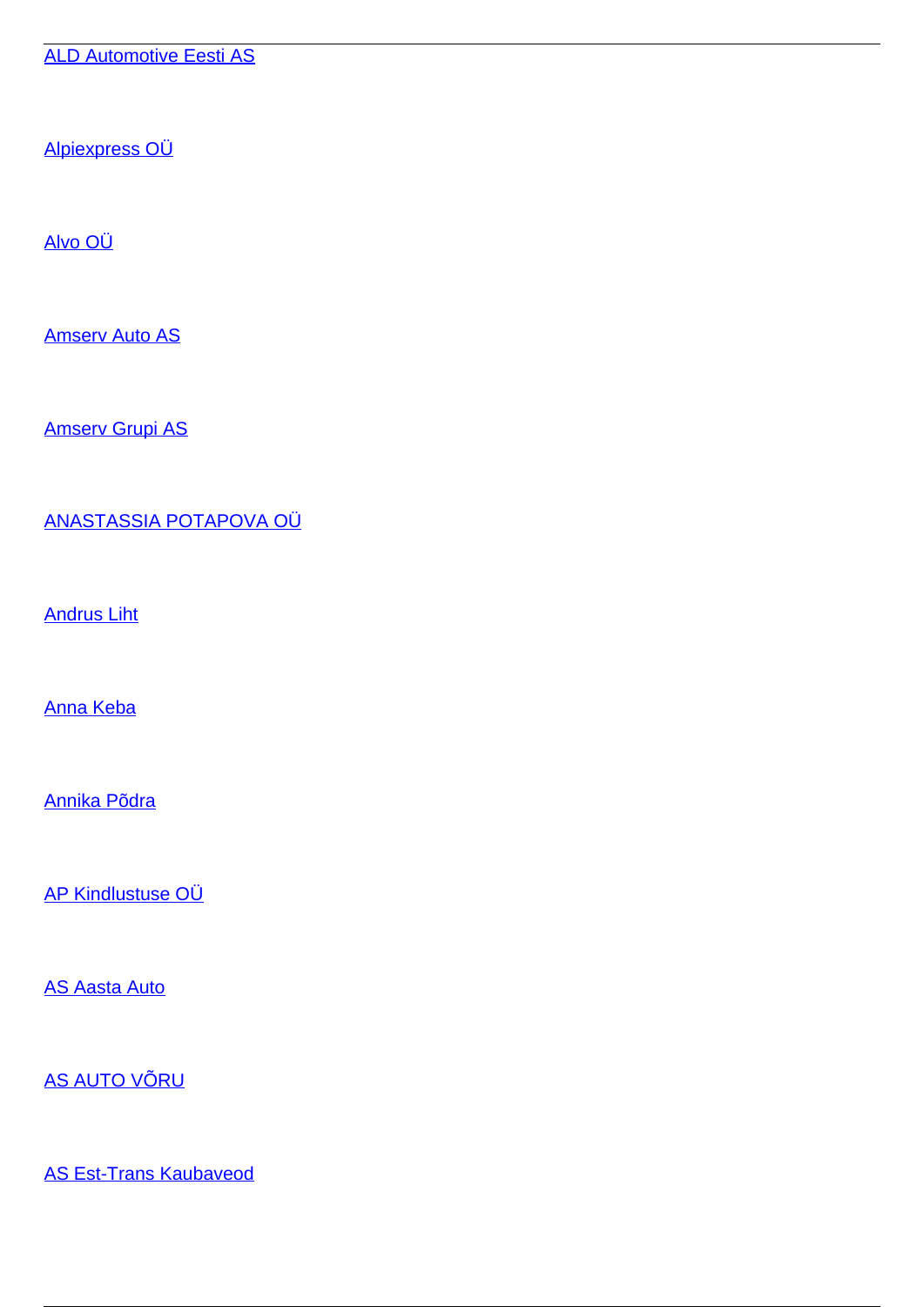[AS Estravel](/en/node/38116)

[AS G4S Eesti](/en/node/38000)

[AS Hansareisibüroo](/en/node/38015)

[AS Karol](/en/node/37872)

[AS Laarmann & KO](/en/node/38141)

[AS Linford](/en/node/38122)

[AS LINTER-TRANSPORT](/en/node/38148)

[AS OLBTAR](/en/node/37881)

[AS Respo Haagised](/en/node/38031)

[AS Salome Auto](/en/node/38124)

[AS SEB Elu-ja Pensionikindlustus](/en/node/37930)

**[AS SEB Liising](/en/node/37986)** 

[AS SEB Pank](/en/node/37807)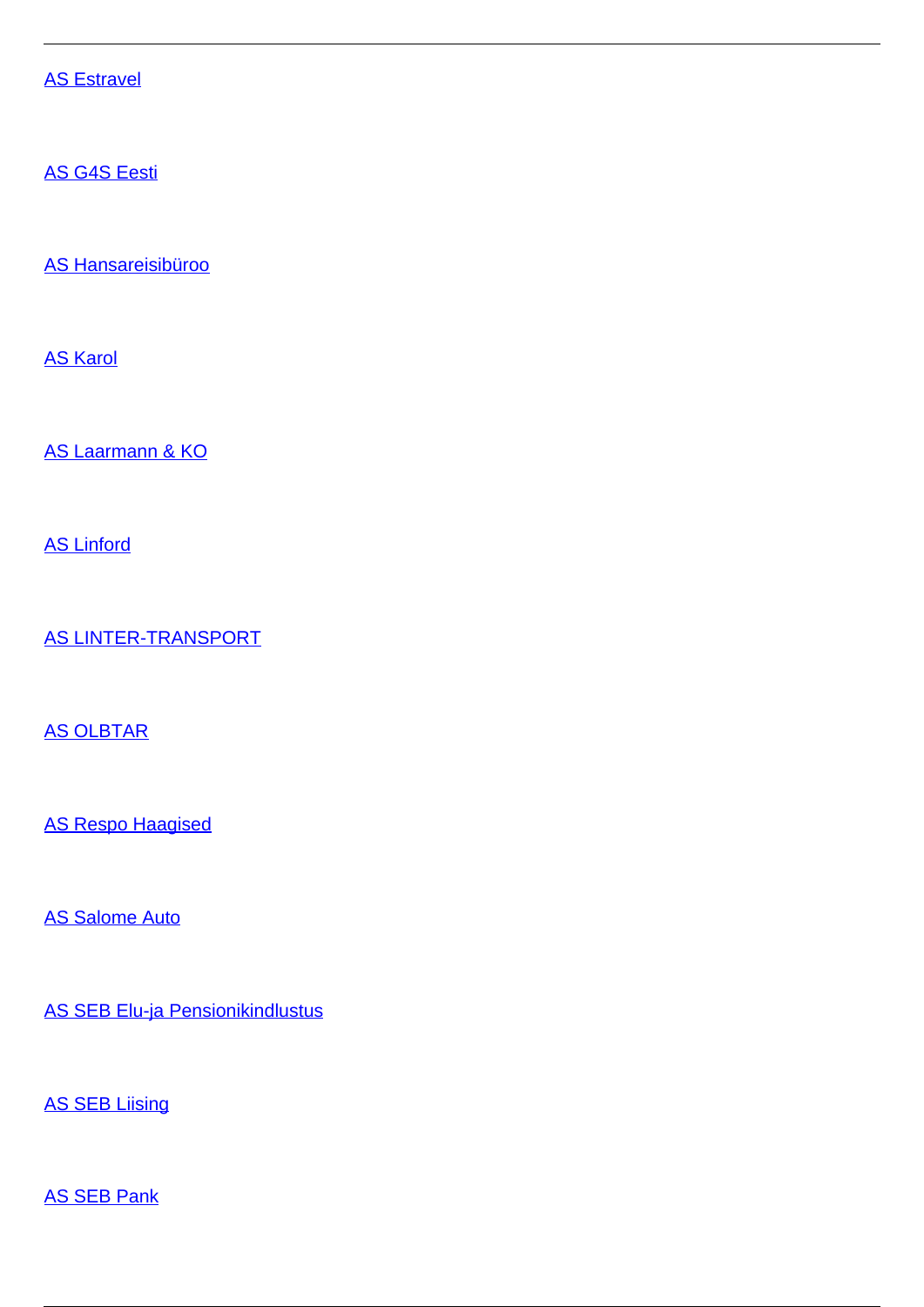[AS SEB Pank](/en/node/38018)

**[AS Tallept Auto](/en/node/38143)** 

[Ascar Auto AS](/en/node/38187)

[Aspu-Agentuur OÜ](/en/node/37892)

[AT Devorex OÜ](/en/node/38046)

[Atko Tours AS](/en/node/37831)

[Atlante OÜ](/en/node/37900)

[Auto 100 Tallinn AS](/en/node/38061)

[Auto Forte Tallinn OÜ](/en/insurance-0/insurance/insurance-intermediaries/insurance-agents/auto-forte-tallinn-ou)

[Auto Jõhvi AS](/en/node/37842)

[Autoesindus OÜ](/en/node/38080)

[Autospirit Tartu OÜ](/en/node/38068)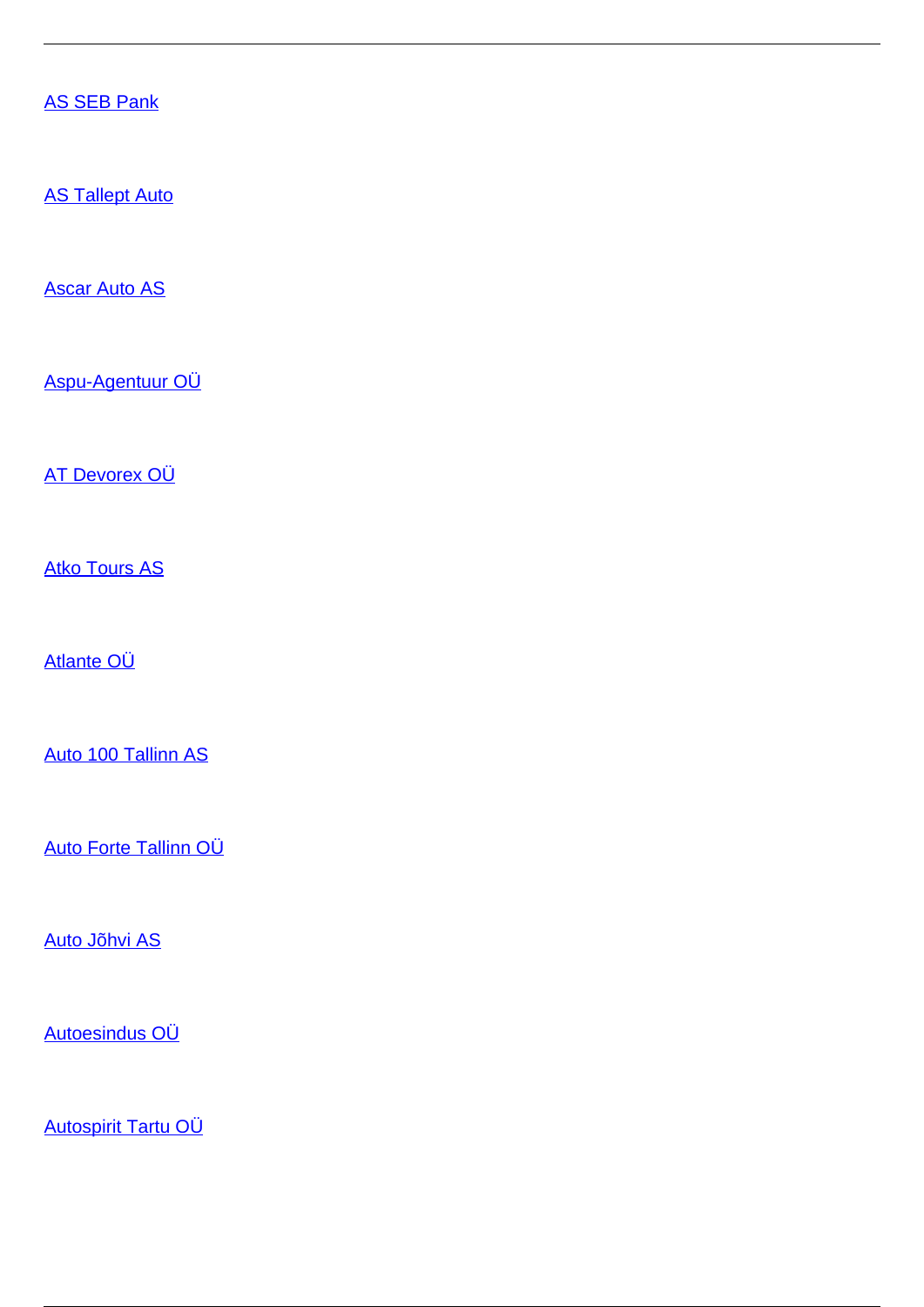[Autowelt Baltic OÜ](/en/node/38023)

[Aves Travel AS](/en/node/38039)

**[Baltic Tours AS](/en/node/37880)** 

[Baltic Travel Group OÜ](/en/node/37920)

[Berato Invest OÜ](/en/node/38042)

[Bruno Rebane FIE](/en/node/38084)

[Cachet OÜ](/en/insurance-0/insurance/insurance-intermediaries/insurance-agents/cachet-ou)

[Calithea OÜ](/en/node/37867)

**[Carring AS](/en/node/37927)** 

[Catwees OÜ](/en/node/37911)

[Cautelaris OÜ](/en/node/38008)

**[City Motors AS](/en/node/37926)** 

[Clubs Travel OÜ](/en/node/38118)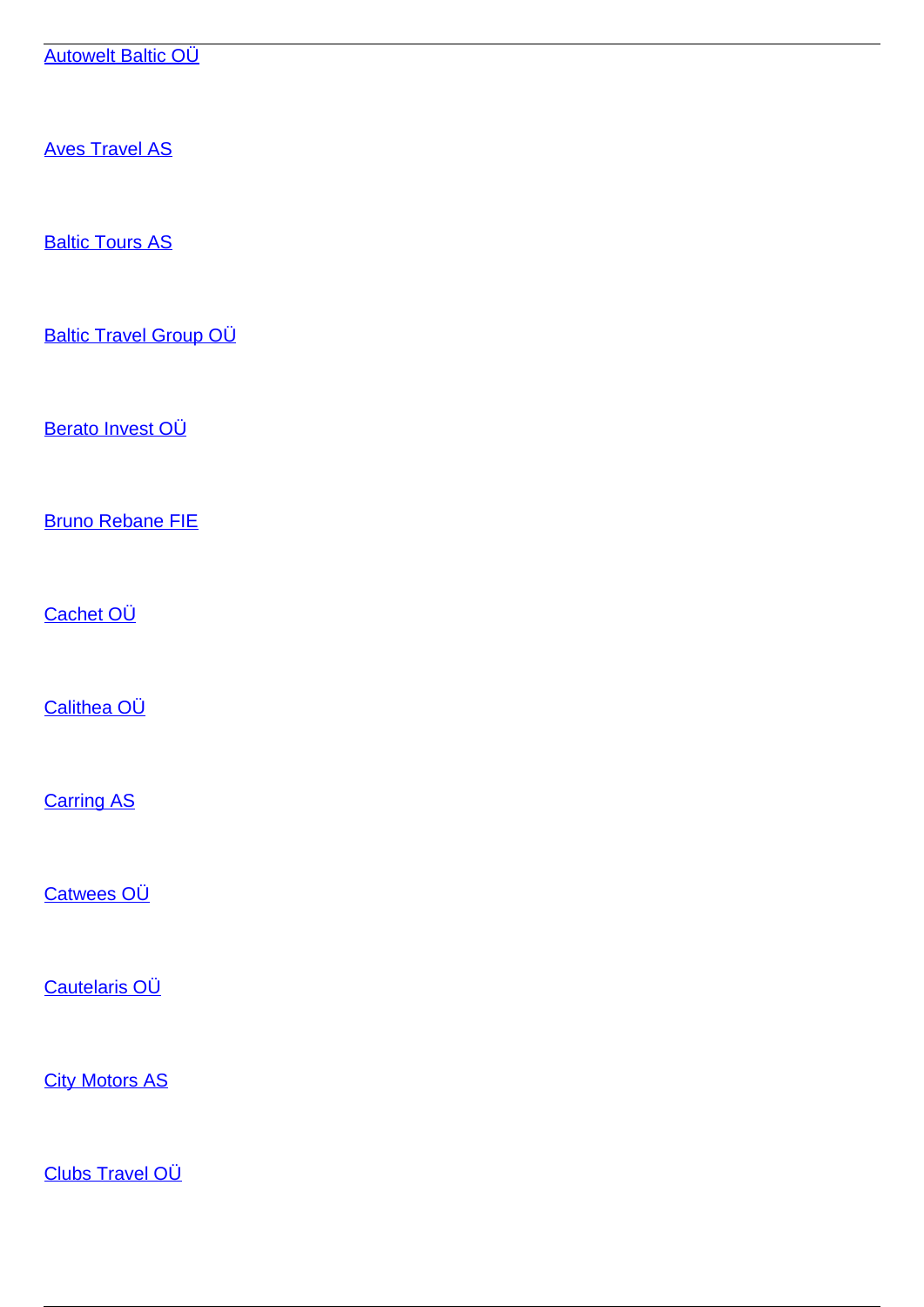## [Cornet Group OÜ](/en/node/38057)

[CWT Estonia AS](/en/node/38025)

[Dafline Auto OÜ](/en/node/37902)

[Dinaras OÜ](/en/node/38113)

[Diskonto OÜ](/en/node/38069)

[Doohan OÜ](/en/node/38004)

[DS Kindlustus OÜ](/en/insurance-0/insurance/insurance-intermediaries/insurance-agents/ds-kindlustus-ou)

[Eesti-Vene Ettevõtjate Koda](/en/node/38179)

[Eevi Poks FIE](/en/node/38062)

[Egesten OÜ](/en/node/38131)

[Elke Auto AS](/en/node/37945)

[Elle Norit](/en/node/37956)

[Ene Siibak](/en/node/38190)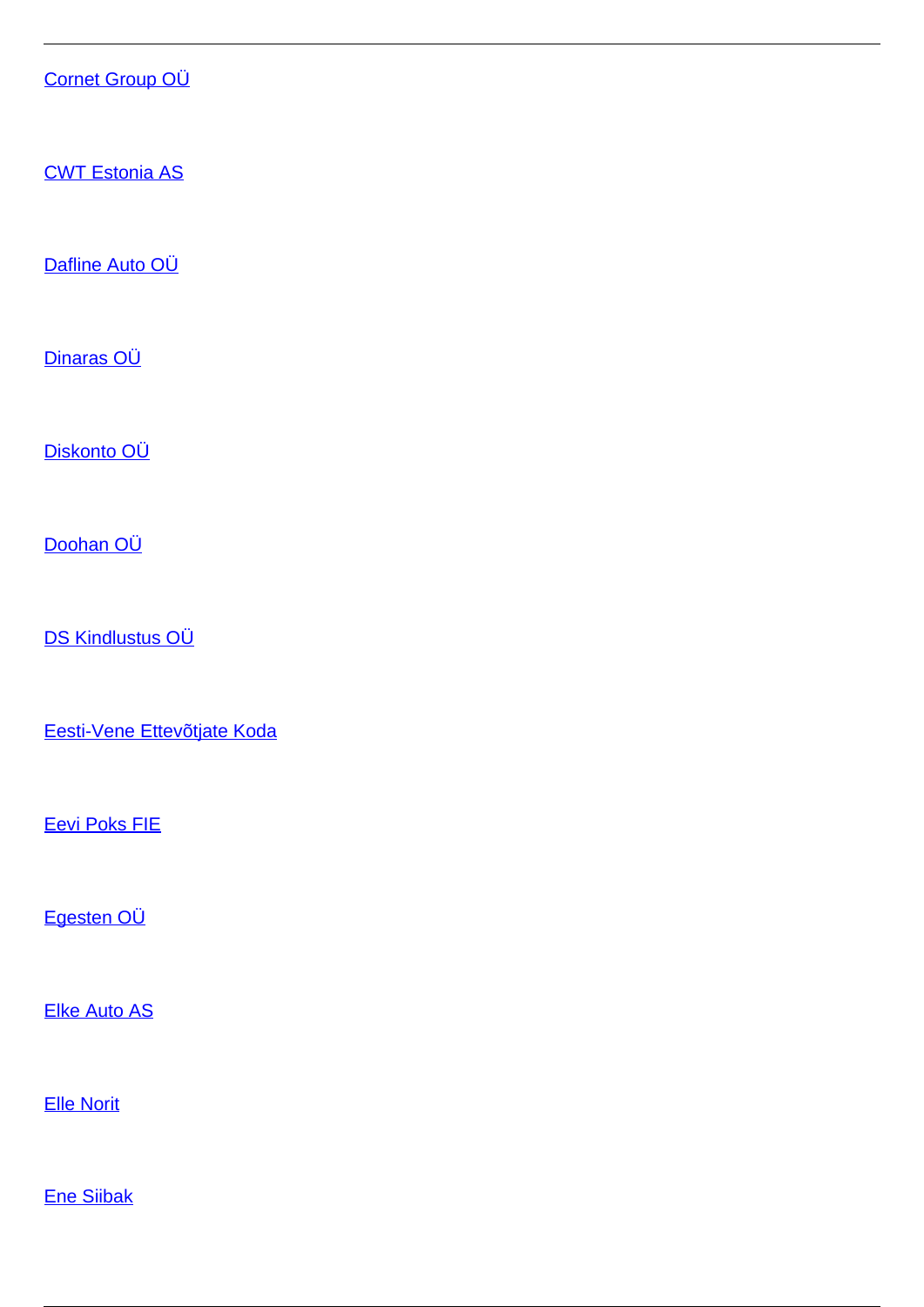[ERGO Insurance SE](/en/node/38151)

[ERP OÜ](/en/node/38073)

[Estair OÜ](/en/node/37800)

[Ester Salumets](/en/node/37969)

[Estlive Travel OÜ](/en/node/38158)

[ETS Logistics OÜ](/en/node/38134)

[Eurostauto OÜ](/en/node/37915)

[FIE Tiina Haljak](/en/node/38155)

[FIE Vello Kartus](/en/node/38037)

[Fix Ideed Estonia AS](/en/node/37919)

[Fix Travel OÜ](/en/node/37868)

[Forebel Kindlustusagentuur OÜ](/en/node/37901)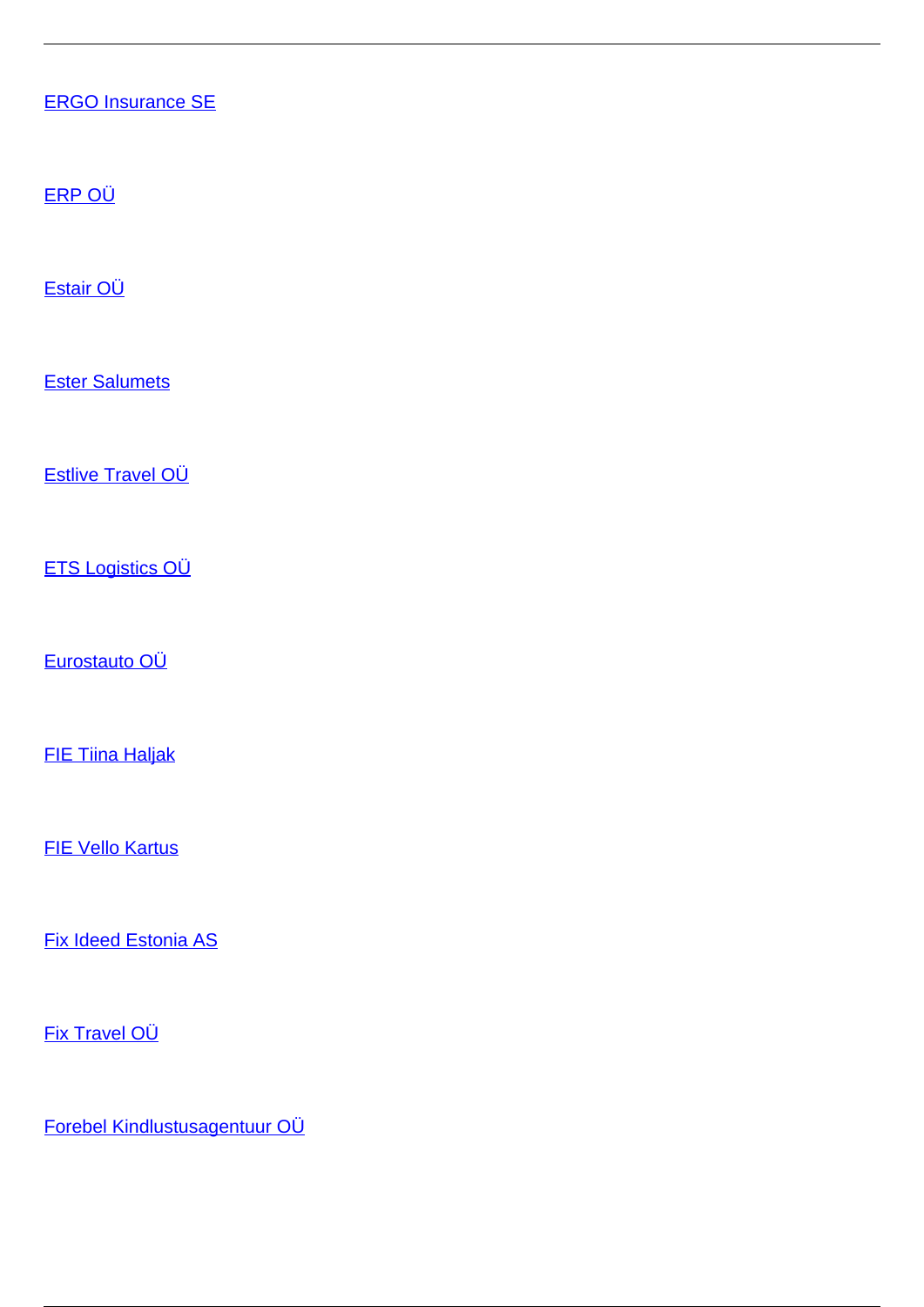[Garantiikeskus OÜ](/en/insurance-0/insurance/insurance-intermediaries/insurance-agents/garantiikeskus-ou)

[Gennadi Smirnov](/en/node/37865)

[Germalo Reisid OÜ](/en/node/37879)

[Go Travel AS](/en/node/37797)

[Gondvana Reisid OÜ](/en/node/38074)

[Helgi Tiidussalu](/en/node/37846)

[Helje Lipp](/en/node/38086)

[Hello Auto OÜ](/en/node/37994)

[Hiteh Autoteenindus OÜ](/en/node/38178)

**[IM Arvutid AS](/en/node/37816)** 

[Info-Auto AS](/en/node/37912)

[Inge Randoja](/en/node/37924)

[Iv Pluss AS](/en/node/37983)